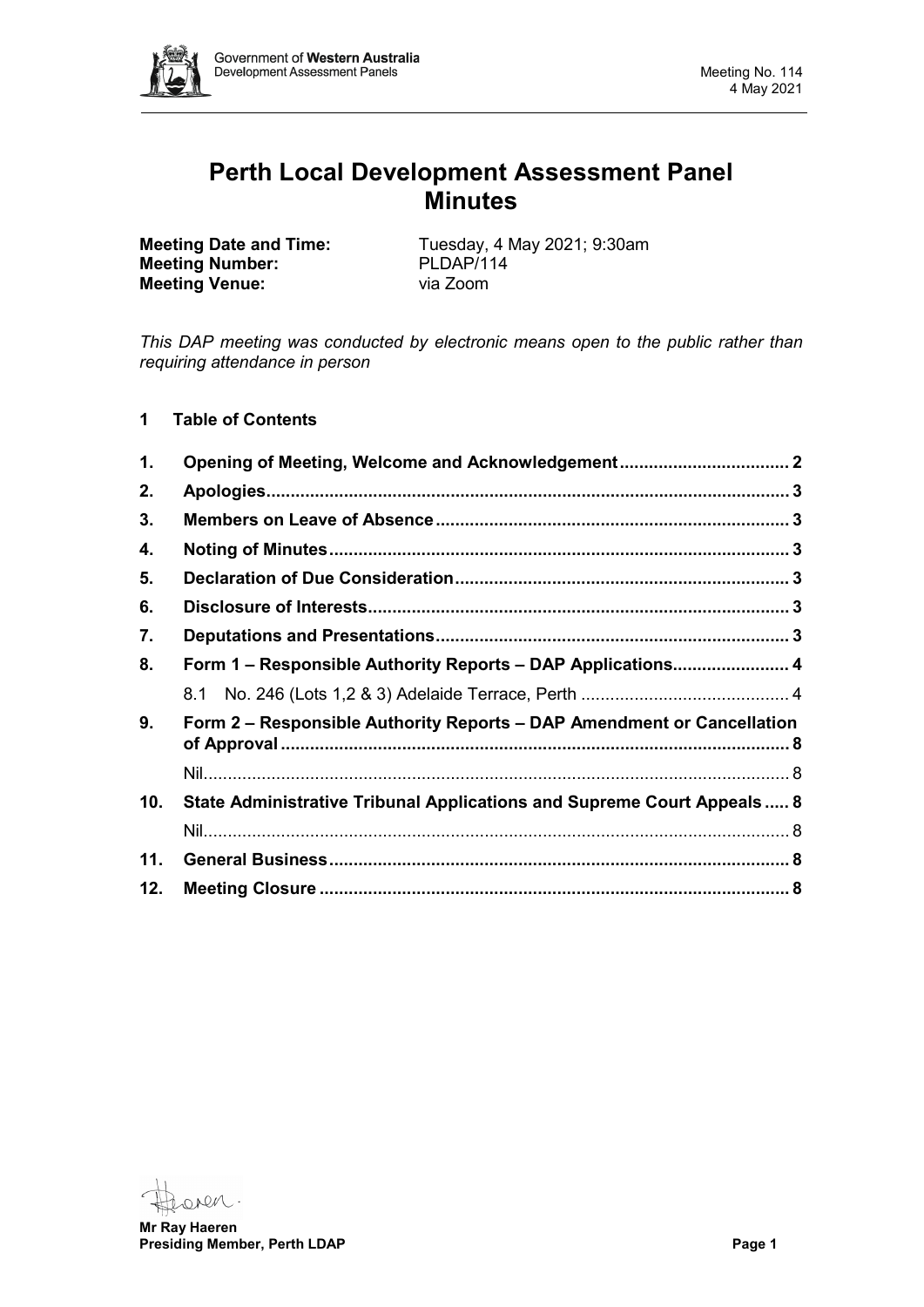

# **Attendance**

Mr Ray Haeren (Presiding Member) Mr Jarrod Ross (Deputy Presiding Member) Ms Diana Goldswain (Third Specialist Member) Cr Brent Fleeton (Local Government Member, City of Perth) Cr Viktor Ko (Local Government Member, City of Perth)

# **Officers in attendance**

Mr Ben Sharman (City of Perth) Mr Dewald Gericke (City of Perth) Mr Craig Smith (City of Perth) Mr Dimitri Fotev (City of Perth) Mr Shervin Family (City of Perth) Ms Megan Adair (City of Perth)

# **Minute Secretary**

Ms Adele McMahon (DAP Secretariat) Ms Megan Ventris (DAP Secretariat)

# **Applicants and Submitters**

Mr Trent Will (Planning Solutions) Ms Abbey Goodall (Planning Solutions) Mr Chris Dwyer (MJA Studios) Mr Daniel Young (TAL GP)

## **Members of the Public / Media**

<span id="page-1-0"></span>There were 2 members of the public in attendance.

## **1. Opening of Meeting, Welcome and Acknowledgement**

The Presiding Member declared the meeting open at 9:30am on 4 May 2021 and acknowledged the traditional owners and paid respect to Elders past and present of the land on which the meeting was being held.

The Presiding Member announced the meeting would be run in accordance with the DAP Standing Orders 2020 under the *Planning and Development (Development Assessment Panels) Regulations 2011.*

## **1.1 Announcements by Presiding Member**

The Presiding Member advised that in accordance with Section 5.16 of the DAP Standing Orders 2020 which states *'A person must not use any electronic, visual or audio recording device or instrument to record the proceedings of the DAP meeting unless the Presiding Member has given permission to do so.',* the meeting would not be recorded.

ren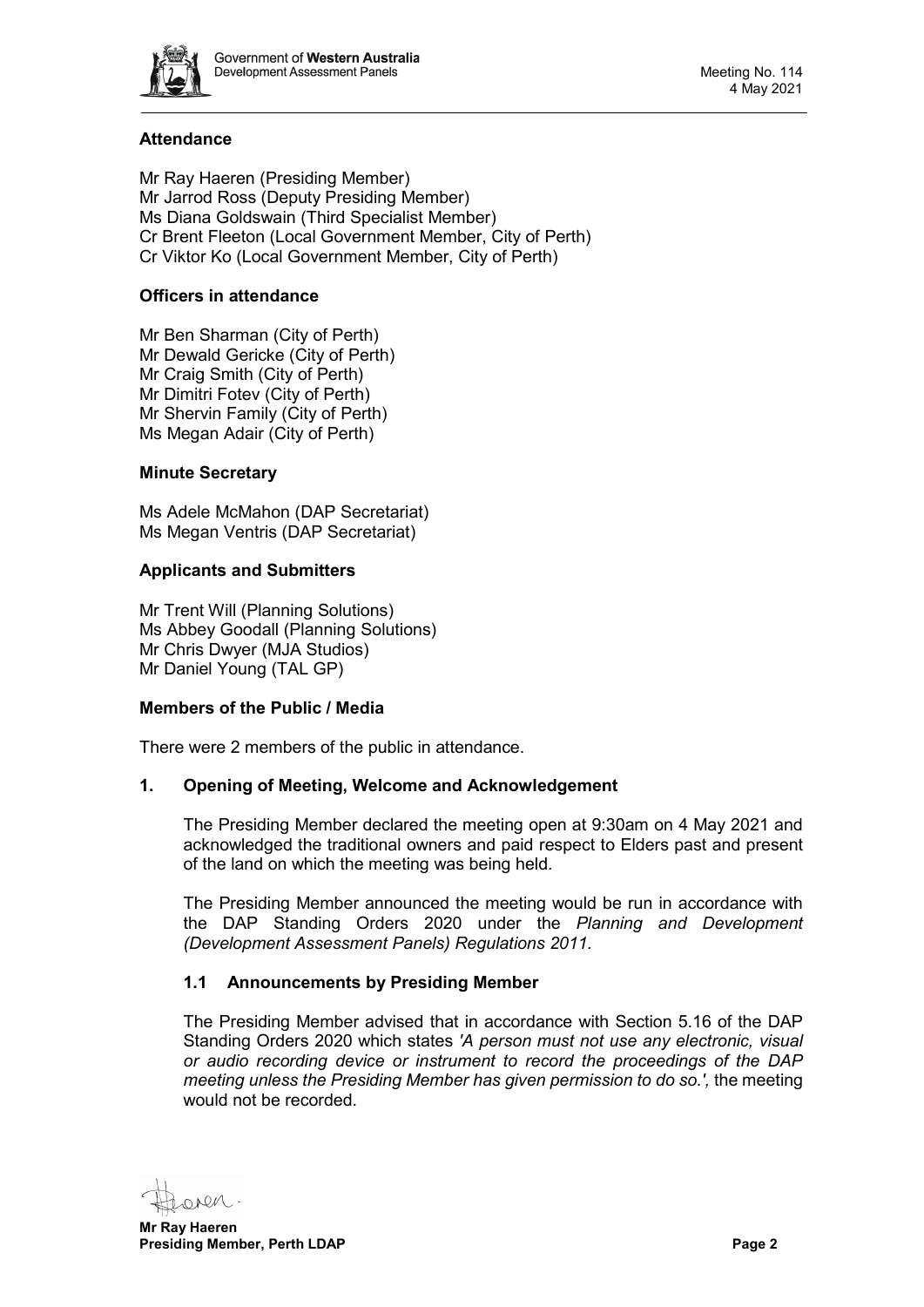

This meeting was convened via electronic means. Members were reminded to announce their name and title prior to speaking.

## <span id="page-2-0"></span>**2. Apologies**

Nil

# <span id="page-2-1"></span>**3. Members on Leave of Absence**

Nil

## <span id="page-2-2"></span>**4. Noting of Minutes**

DAP members noted that signed minutes of previous meetings are available on the [DAP website.](https://www.dplh.wa.gov.au/about/development-assessment-panels/daps-agendas-and-minutes)

#### <span id="page-2-3"></span>**5. Declaration of Due Consideration**

All members declared that they had duly considered the documents.

#### <span id="page-2-4"></span>**6. Disclosure of Interests**

DAP Member, Mr Jarrod Ross, declared an Impartiality Interest in item 8.1. Mr Ross' employer, Taylor Burrell Barnett have recently commenced work on behalf of the City of Perth with respect to their Local Planning Strategy review, and this work is proposed to continue until June 2021.

In accordance with section 6.2 and 6.3 of the DAP Standing Orders 2020, the Presiding Member determined that the member listed above, who had disclosed an Impartiality Interest interest, was permitted to participate in the discussion and voting on the item.

## <span id="page-2-5"></span>**7. Deputations and Presentations**

- **7.1** Mr Chris Dwyer (MJA Studios) addressed the DAP in support of the recommendation for the application at Item 8.1 and responded to questions from the panel.
- **7.2** Mr Trent Will (Planning Solutions) addressed the DAP in support of the recommendation for the application at Item 8.1 and responded to questions from the panel.
- **7.3** City of Perth Officers addressed the DAP in relation to the application at Item 8.1 and responded to questions from the panel.

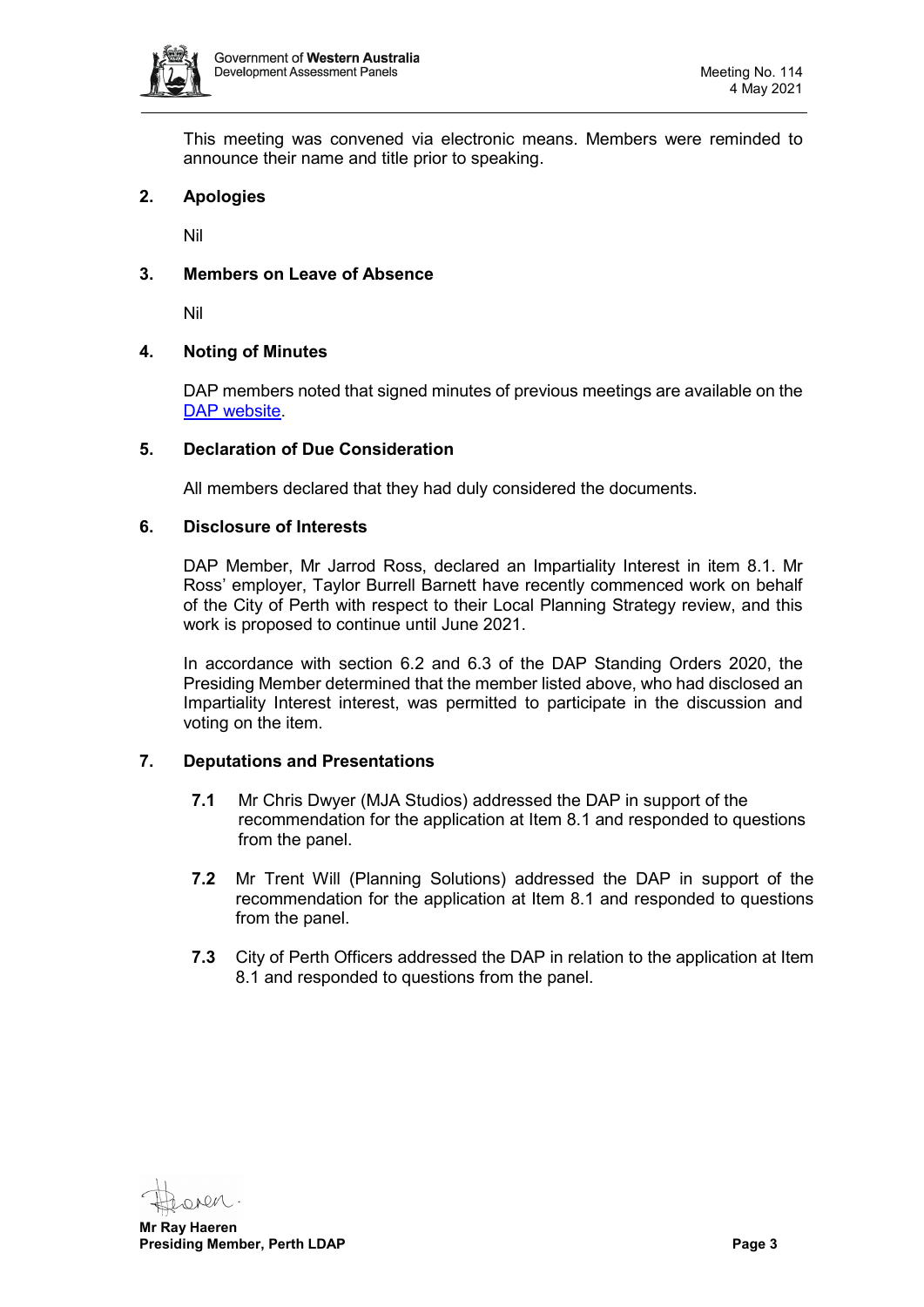

# <span id="page-3-1"></span><span id="page-3-0"></span>**8. Form 1 – Responsible Authority Reports – DAP Application**s

## **8.1 No. 246 (Lots 1,2 & 3) Adelaide Terrace, Perth**

| <b>Development Description:</b> | Demolition of the Existing Office Building and<br>Construction of a 13 Level Hotel Development |
|---------------------------------|------------------------------------------------------------------------------------------------|
|                                 | including Restaurant and Entertainment Uses and<br>Nine Tenant Car Parking Bays                |
| Applicant:                      | <b>Planning Solutions</b>                                                                      |
| Owner:                          | Mr Dale Linley Reddie, Mr Desmond James                                                        |
|                                 | Reddie, Jexa Nominees Pty Ltd, Littlesky                                                       |
|                                 | Investments Pty Ltd, Moontree Holdings Pty Ltd,                                                |
|                                 | Pottsy Investments Pty Ltd, Rimjet Holdings Pty                                                |
|                                 | Ltd, Startsquad Pty Ltd, Twinsun Holdings Pty Ltd,                                             |
|                                 | Vodice Investments Pty Ltd, Vucak Nominees Pty                                                 |
|                                 | Ltd, and Wiseknight Investments Pty Ltd                                                        |
| Responsible Authority:          | City of Perth                                                                                  |
| DAP File No:                    | DAP/21/01946                                                                                   |

#### **REPORT RECOMMENDATION**

**Moved by:** Mr Ray Haeren **Seconded by: Ms Diana Goldswain** 

That the City of Perth Local Development Assessment Panel resolves to:

1. **Approve** DAP Application reference DAP/21/01946 and accompanying perspectives (Attachment 2) and development plans (Attachment 3) in accordance with Clause 68 of Schedule 2 (Deemed Provisions) of the *Planning and Development (Local Planning Schemes) Regulations 2015* and the provisions of City Planning Scheme No. 2 and the Metropolitan Region Scheme, subject to the following conditions:

## **Conditions**

- 1. the development being constructed with high quality and durable materials and finishes to a level of detailing that is consistent with the elevations and perspectives received on 1 April 2021, providing aesthetic treatments and finishes to the podium side and rear boundary walls, with a sample board of the proposed materials, colours and finishes being submitted for approval by the City prior to applying for a building permit;
- 2. the front 'King Bed Standard' hotel rooms on Levels 6 to 10 and the double volume openings on the rooftop bar/terrace (as noted on the approved plans), being screened to restrict any overlooking and loss of privacy to adjoining properties to the satisfaction of the City, with final details of the proposed screening being submitted for approval by the City prior to applying for a building permit;
- 3. final details of the design, materials and finishes of the street awning, demonstrating integration with and clearance from the existing adjacent street trees whilst still providing weather protection for pedestrians within the footpath to the City's satisfaction, being submitted for approval by the City prior to applying for a building permit;

 $-MQAO$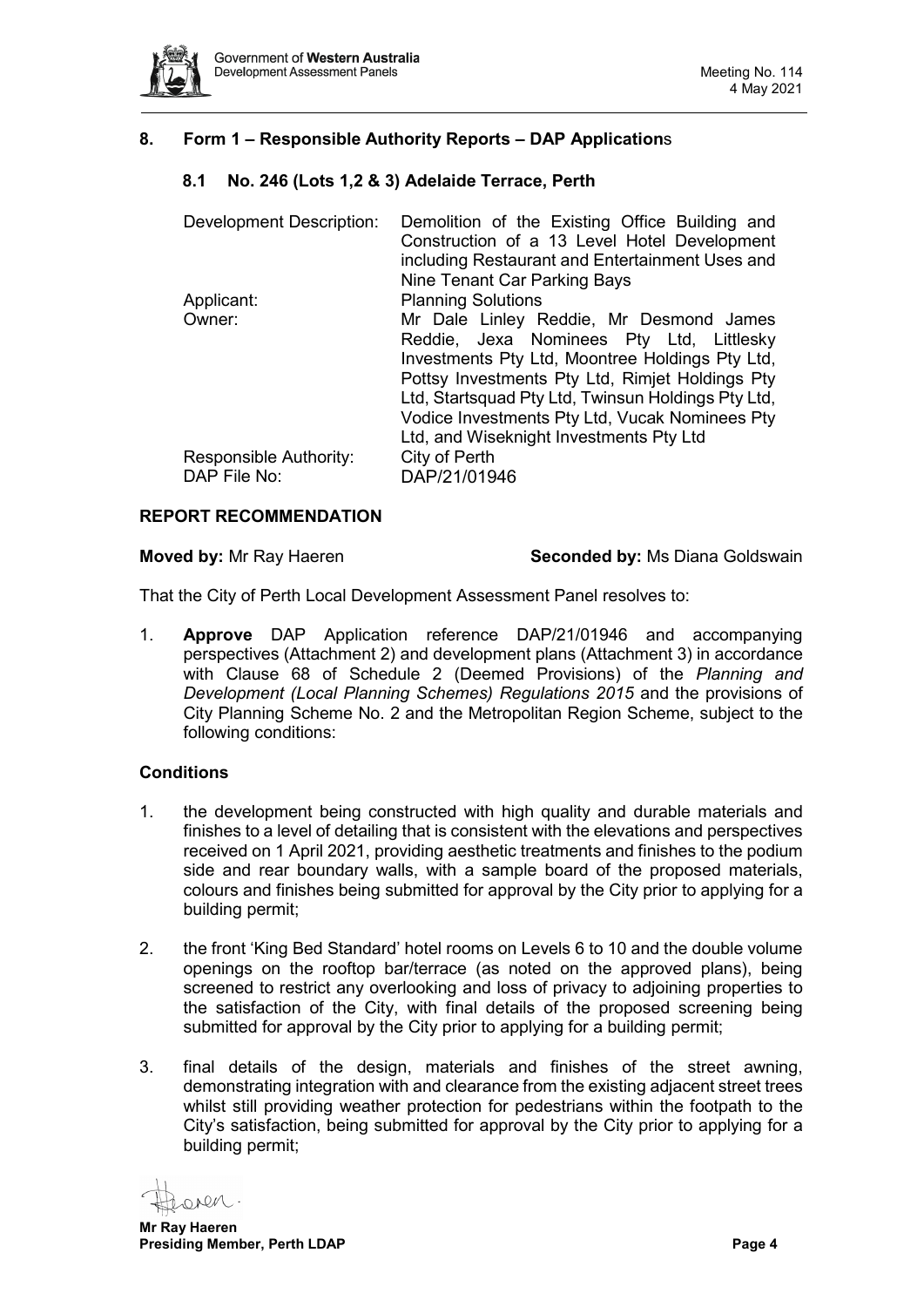

- 4. any proposed air-conditioning condensers, external building plant, lift overruns, piping, ducting, water tanks, transformers and fire control rooms being located or screened so that they cannot be viewed from any location external to the building and to minimise any visual and noise impact, including any such plant or services located within the vehicle entrance of the development and with fire boosters being integrated into the design of the building or landscaping, with final details of the location and screening of such plant and services being submitted for approval by the City prior to applying for a building permit;
- 5. the proposed development being designed and constructed in such a manner so that existing and possible future noise levels associated with:
	- a) inner city activities including commercial and entertainment uses and activities;
	- b) vehicle traffic;
	- c) noise between hotel rooms; and
	- d) noise generated from within the development including all mechanical services and plant infrastructure;

that could potentially affect occupants of the development, can be successfully attenuated in accordance with the Environmental Protection (Noise) Regulations 1997. Details of such noise attenuation measures shall be prepared by a qualified acoustic consultant and submitted for approval by the City, prior to applying for the relevant building permit;

- 6. any signage for the development being integrated with the design of the building with details of any signage that is not exempt from approval under the City's Planning Policy 4.6 – Signs being subject to a separate application for approval;
- 7. the final selection of plant species demonstrating consideration of the specific urban setting and microclimate conditions of the site ensuring the most appropriate plants are utilised, with the final details of all landscaped areas including soil depths, plant species, use of substantial/mature plant stock where appropriate, irrigation and management, being submitted for approval by the City prior to applying for a building permit with the landscaping being installed prior to occupation of the development and thereafter maintained to a high standard to the satisfaction of the City;
- 8. on-site stormwater disposal/management being to the City's specifications with details being submitted for approval by the City prior to applying for the relevant building permit;
- 9. the proposed floor levels of the front entrances into the building being designed to match the current levels of the immediately adjacent footpath, to the City's satisfaction, with details being submitted for approval by the City prior to applying for the relevant building permit;
- 10. a final Waste Management Plan, satisfying the City's waste servicing requirements, being submitted for approval by the City prior to applying for a building permit, with the Plan being implemented by the hotel operator on an ongoing basis to the satisfaction of the City;

**DV**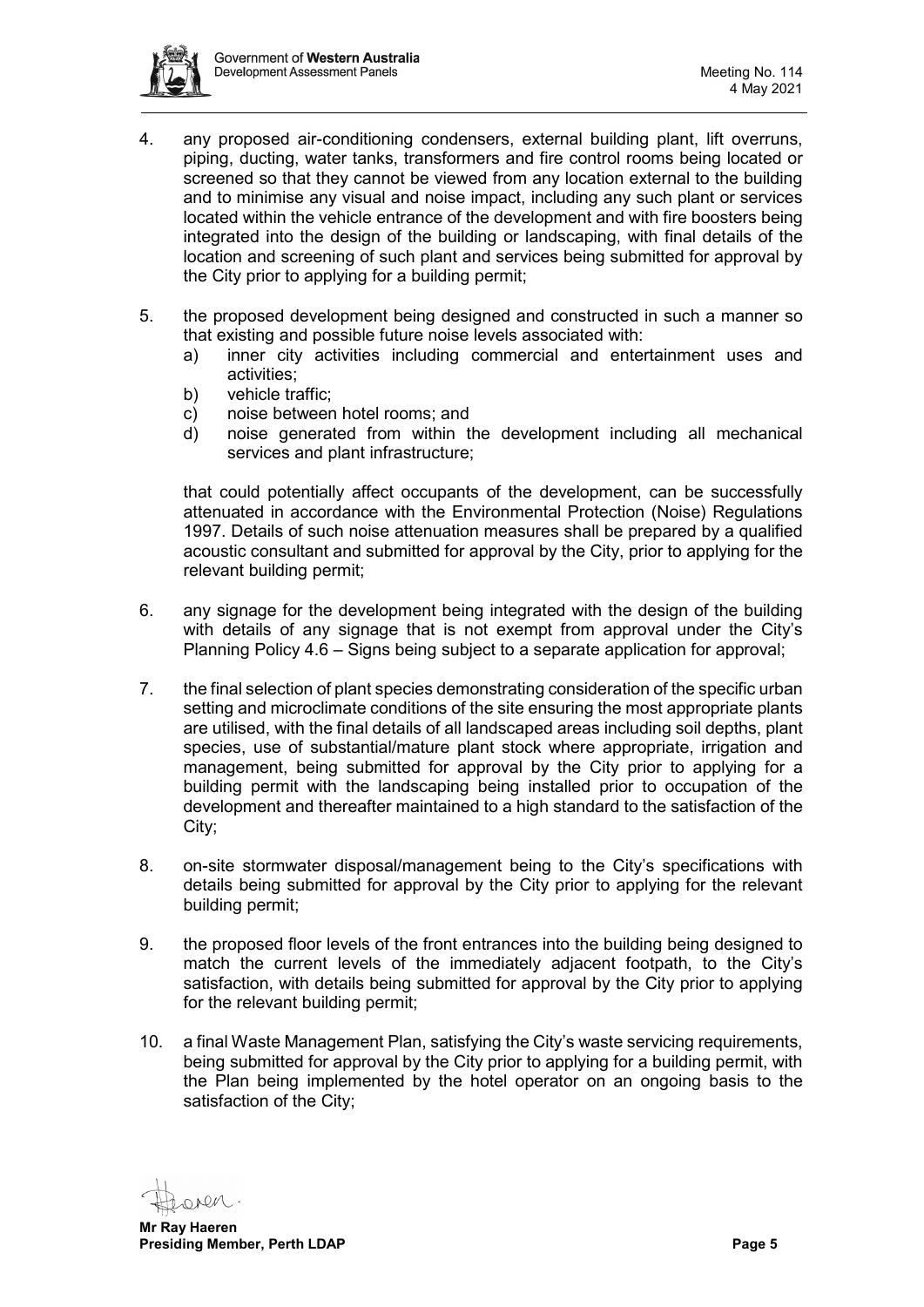

- 11. a Hotel Management Plan addressing the operation of the hotel in accordance with the provisions of the City's Special Residential (Serviced and Short Term Accommodation) Policy, including but not being limited to the following:
	- a) company name and relevant experience of management/operator;
	- b) type or extent of room service to be offered:
	- c) cleaning and laundry services, where applicable;
	- d) opening hours for guest check-ins and check-out including the method of reservations / bookings;
	- e) security of guests and visitors;
	- f) restriction of the function room and meeting rooms to guests and their visitors only and not being open to the general public;
	- g) control of noise and other disturbances; and
	- h) a complaints management service;

being submitted for approval by the City prior to the occupancy of the hotel with the management plan being implemented by the hotel proprietor/manager on an ongoing basis and to the satisfaction of the City;

- 12. a Vehicular, Service and Delivery Access Plan, outlining the management strategies to deal with the dropping off and picking up of hotel guests via taxi or other transport; strategies for advising guests upfront of limitations in car parking in the locality; and including arrangements for on-site servicing of the building, being submitted for approval by the City prior to the occupation of the hotel building with the plan being implemented by the hotel proprietor/manager thereafter to the satisfaction of the City;
- 13. the on-site commercial tenant car parking bays being provided on site for the exclusive use of staff and occupants of the hotel development and not being leased or otherwise reserved for use of the tenants or occupants of other buildings or sites;
- 14. the dimensions of all car parking bays, vehicle entrance, aisle widths and circulation areas complying with the Australian Standard AS2890.1, with a certificate of compliance by an architect or engineer being submitted for approval by the City prior to applying for a building permit;
- 15. the three existing adjacent street trees located in the road verge on Adelaide Terrace being retained and protected from damage throughout any demolition and/or construction works with tree protection zones being established and maintained during the demolition and/or construction periods in accordance with the Australian Standard S4970-2009 - Protection of Trees on Development Sites, to the satisfaction of the City, with the owner/applicant being liable for any damage or removal of the trees;
- 16. demolition and/or construction management plans for the proposal prepared in accordance with the City's pro-forma and requirements being submitted for approval by the City prior to applying for a demolition permit and/or a building permit;

**DV**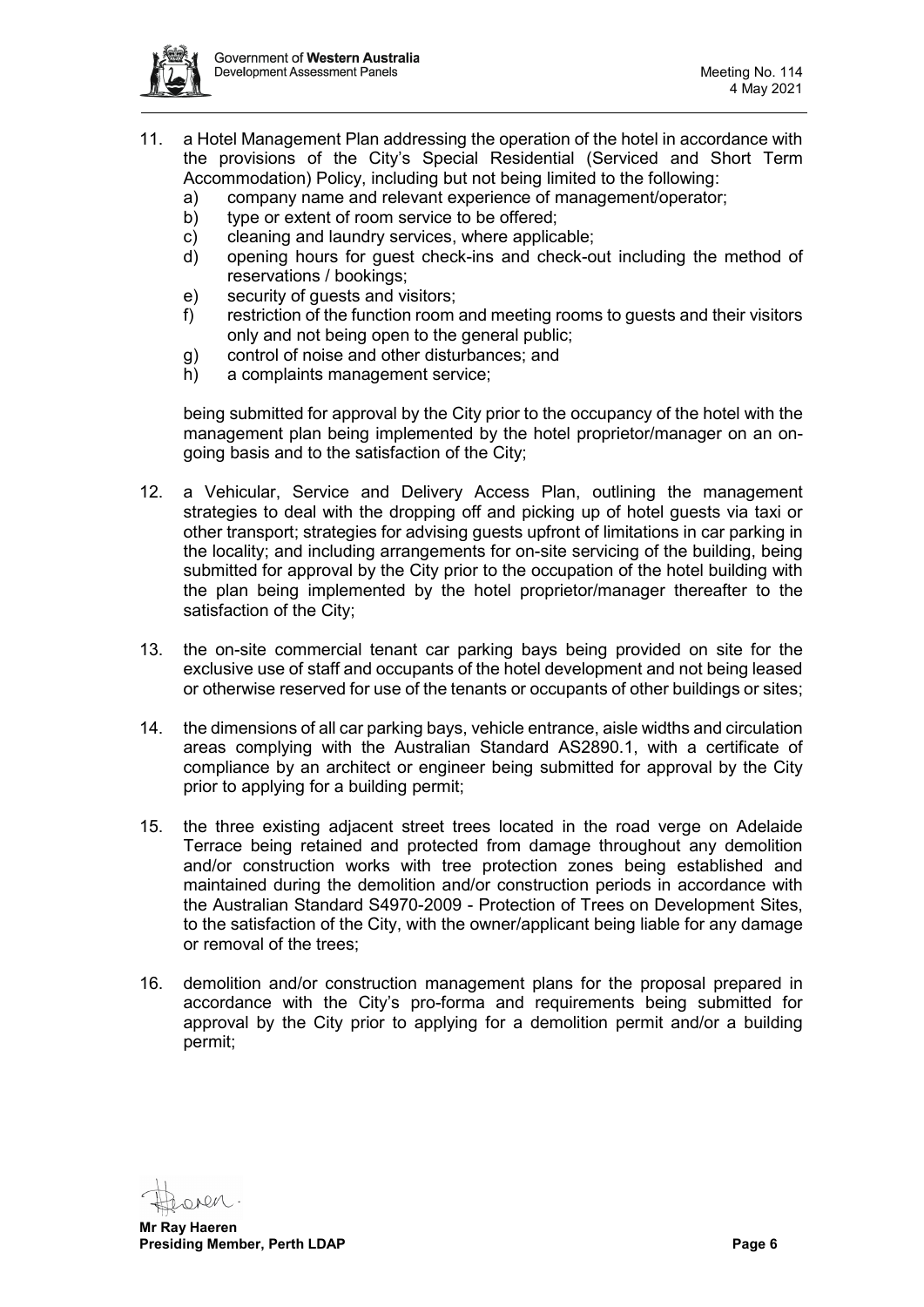

- 17. in the event of the development not proceeding within six months of the demolition of the existing buildings on the site, the site is to be aesthetically fenced and/or landscaped to the satisfaction of the City in order to preserve the amenity of the area, prevent unauthorised car parking and reduce dust and sand being blown from the site and shall be maintained in a clean and tidy state;
- 18. the works referred to in the above condition, being secured by a bond/deed of agreement between the landowner/applicant and the City, to the value of the proposed works as determined by the City, with the cost of the deed to be borne by the applicant and the bond/deed being finalised to the City's satisfaction prior to any demolition works being undertaken;
- 19. a final Wind Impact Statement, including wind tunnel model measurements, being undertaken to quantify and compare the wind conditions against acceptable pedestrian wind comfort criteria and, if necessary, including mitigation strategies to achieve compliance with the criteria, with details being submitted by the applicant for approval by the City prior to applying for a building permit, with any significant design changes resulting from the amended wind impact analysis being the subject of a separate application for approval; and
- 20. any works external to the property boundaries of the site not being approved as part of this development and being subject to a separate application(s) for approval by the City.

## **Advice**

- 1. This decision constitutes planning approval only and is valid for a period of two (2) years from the date of approval. If the subject development is not substantially commenced within the specified period, the approval shall lapse and be of no further effect.
- 2. The City advises that the existing street trees will not be permitted to be pruned, relocated or removed to accommodate demolition and/or construction works at the site, with the amenity value of the trees to be included in any works bond associated with any building permit issued by the City.
- 3. The applicant is advised that the final Waste Management Plan is required to address the following additional matters with reference to the City's guidelines:
	- a. waste vehicle servicing position and suitable waste presentation point to waste collection vehicle distances;
	- b. an updated swept path analysis; and
	- c. adequate clearance for waste collection vehicles and operating dimensions.
- 4. With regards to the proposed works shown external to the site including removal of the existing loading bay and replacement with two hotel drop off bays along Adelaide Terrace road reserve, it is advised that approval of this application should not be construed as approval for the drop off bays and associated works which are subject to separate applications and approval by the City.

nen